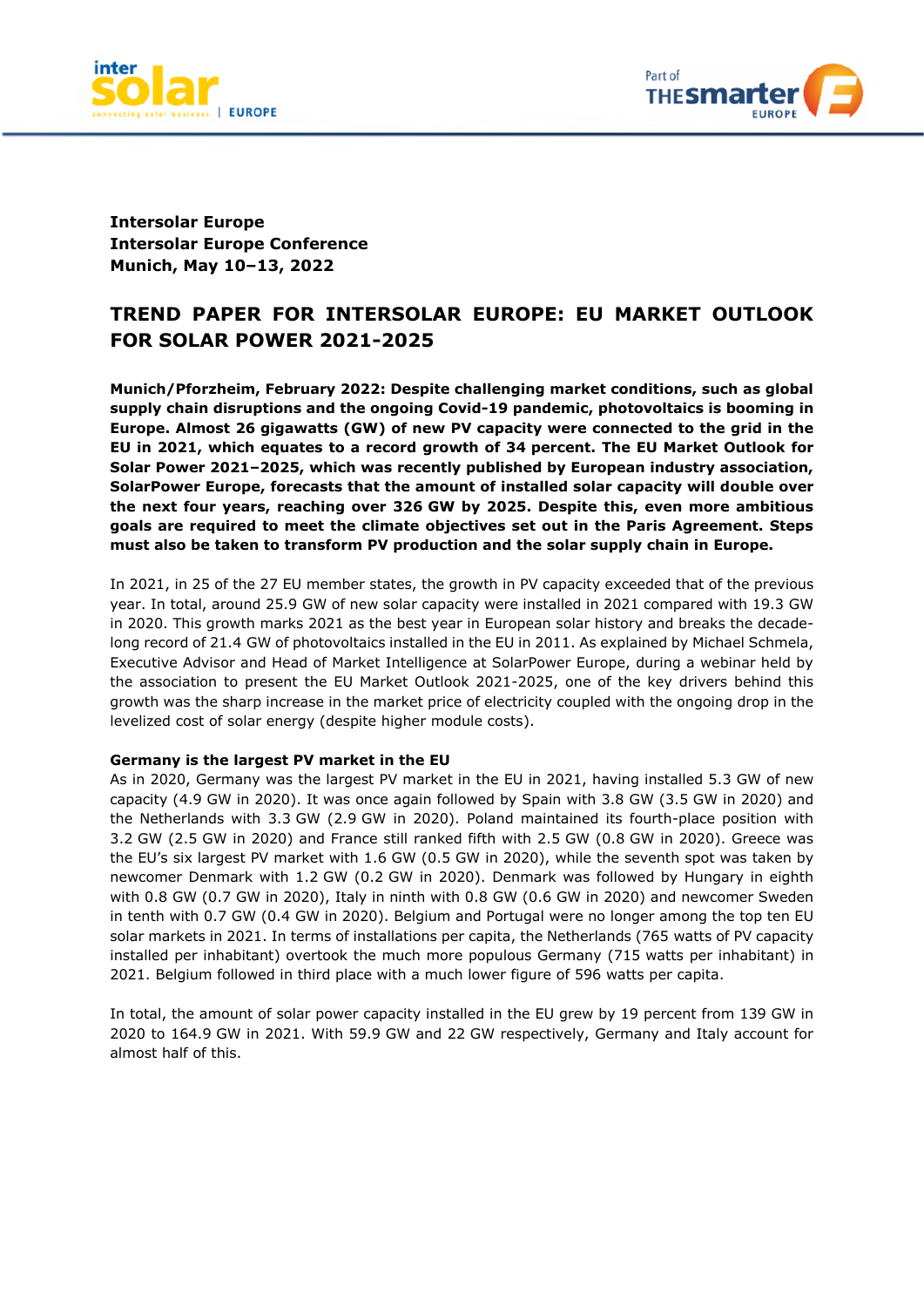

# **Annual Installed Solar Power Capacity in Europe**

CSolar Promotion GmbH Source: SolarPower Europe (2021): EU Market Outlook for Solar Power 2021-2025



#### **PV market remains on course for growth**

SolarPower Europe expects the PV market in the EU to keep enjoying strong growth over the next four years. In line with this, the association slightly increased the market growth forecasts published in its EU Market Outlook for Solar Power 2020-2024. Its Medium Scenario predicts that the 30 GW threshold of new solar capacity installed each year will be reached during the course of 2022 and the 50 GW threshold in 2025. According to its Medium Scenario, SolarPower Europe also estimates that the European solar market will record annual growth of 18 to 20 percent over the next four years and will reach an installed capacity of 327.6 GW in 2025. This means that installed PV capacity in the EU will double within four years.

Germany is projected to retain its pole position in Europe. In its Medium Scenario, SolarPower Europe predicts that Germany will install 47.7 GW of new PV capacity between 2022 and 2025. This roughly corresponds to the total capacity forecast to be installed in the same period by Spain, the Netherlands and France put together.

The latest EU Market Outlook estimates that the number of European countries with sizeable solar markets will also continue to increase. While seven EU countries installed more than 1 GW of new photovoltaic capacity in the space of a year in 2021, this number is expected to rise to eight in 2022. The number of EU countries with gigawatt markets is anticipated to stand at eleven in 2023 and 2024, and to climb to twelve in 2025.

### **Solar targets to be met early – but even more growth in PV capacity is needed to achieve Paris climate targets**